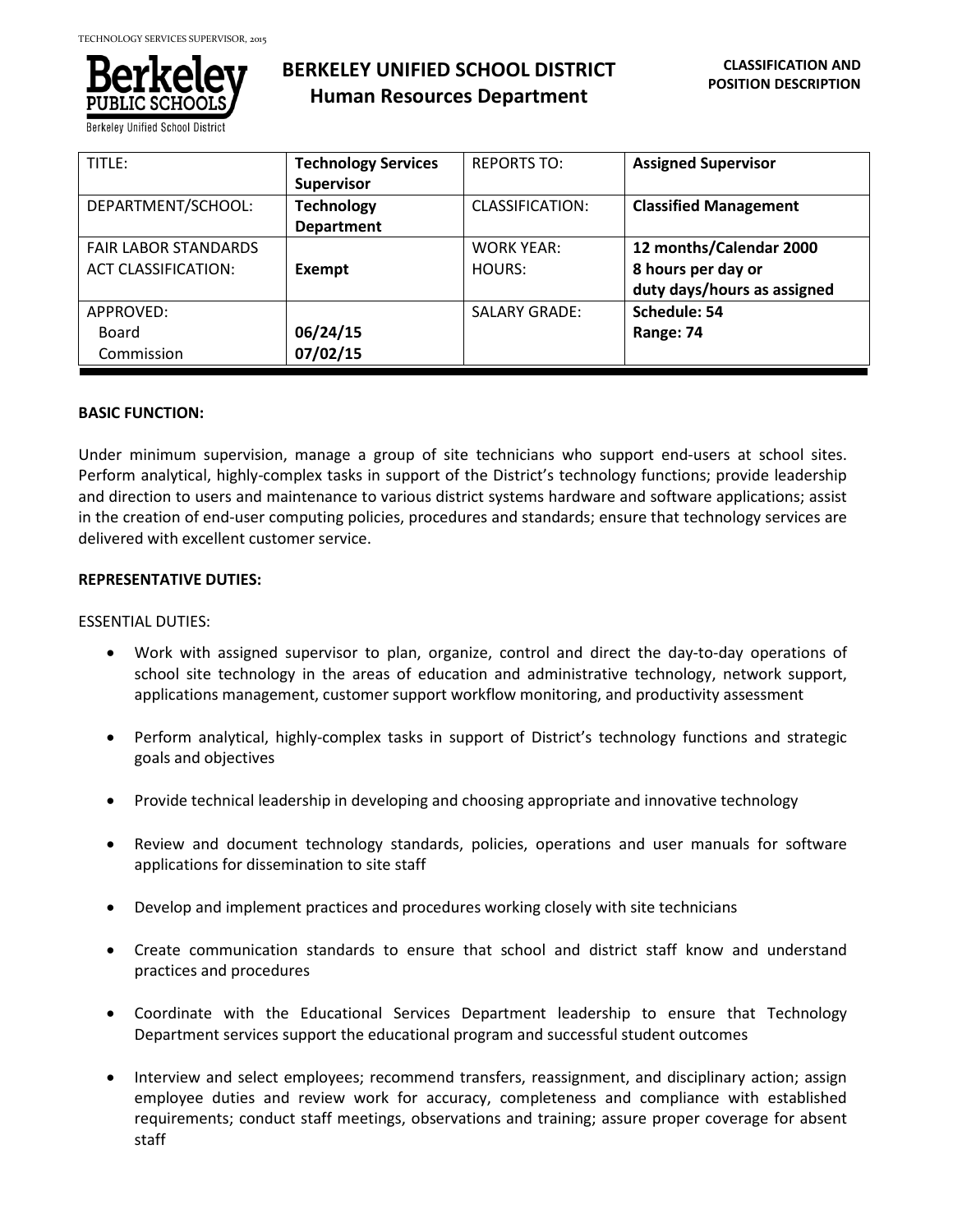- Supervise, provide professional development and evaluate the performance of assigned personnel.
- Attend professional development workshops, training sessions, and professional association meetings and conferences related to information technology to stay current with state-of-the-art methods and practices
- Assist in the design and planning of future technology projects and recommend courses of action
- Assist in the development and maintenance the technology plan
- Work with site and district staff to maintain inventory of technology equipment; maintain records and logs related to assigned activities
- Develop, implement and maintain a program for recycling obsolete technology equipment
- Perform general technology maintenance activities as needed
- Remain on-call and respond to emergency situations promptly
- Ensure that technology services are delivered with excellent customer service

#### OTHER DUTIES:

Perform related duties as assigned

#### **KNOWLEDGE AND ABILITIES:**

KNOWLEDGE OF: Principles and practices of supervision and training Principles and practices of installing and maintaining LAN, Windows and other assigned servers and workstations Computer hardware systems and software applications utilized by the District Materials, methods and tools used in the operation and repair of computer and network systems Technical aspects related to the field of specialty Record-keeping techniques Oral and written communication skills Interpersonal skill using tact, patience and courtesy Laws, rules and regulations related to assigned activities Proper methods of storing equipment, materials and supplies Inventory methods and practices ABILITY TO: Oversee and plan technology service functions related to scope of the position Perform skilled work in the repair, maintenance and installation of a variety of PC and Macintosh computerized equipment and peripherals

Provide technical assistance to computer systems users

Install, maintain and repair LAN, Windows, Apple, and other servers and workstations

Troubleshoot and repair basic system malfunctions and maintain system operation

Develop effective training presentations as directed